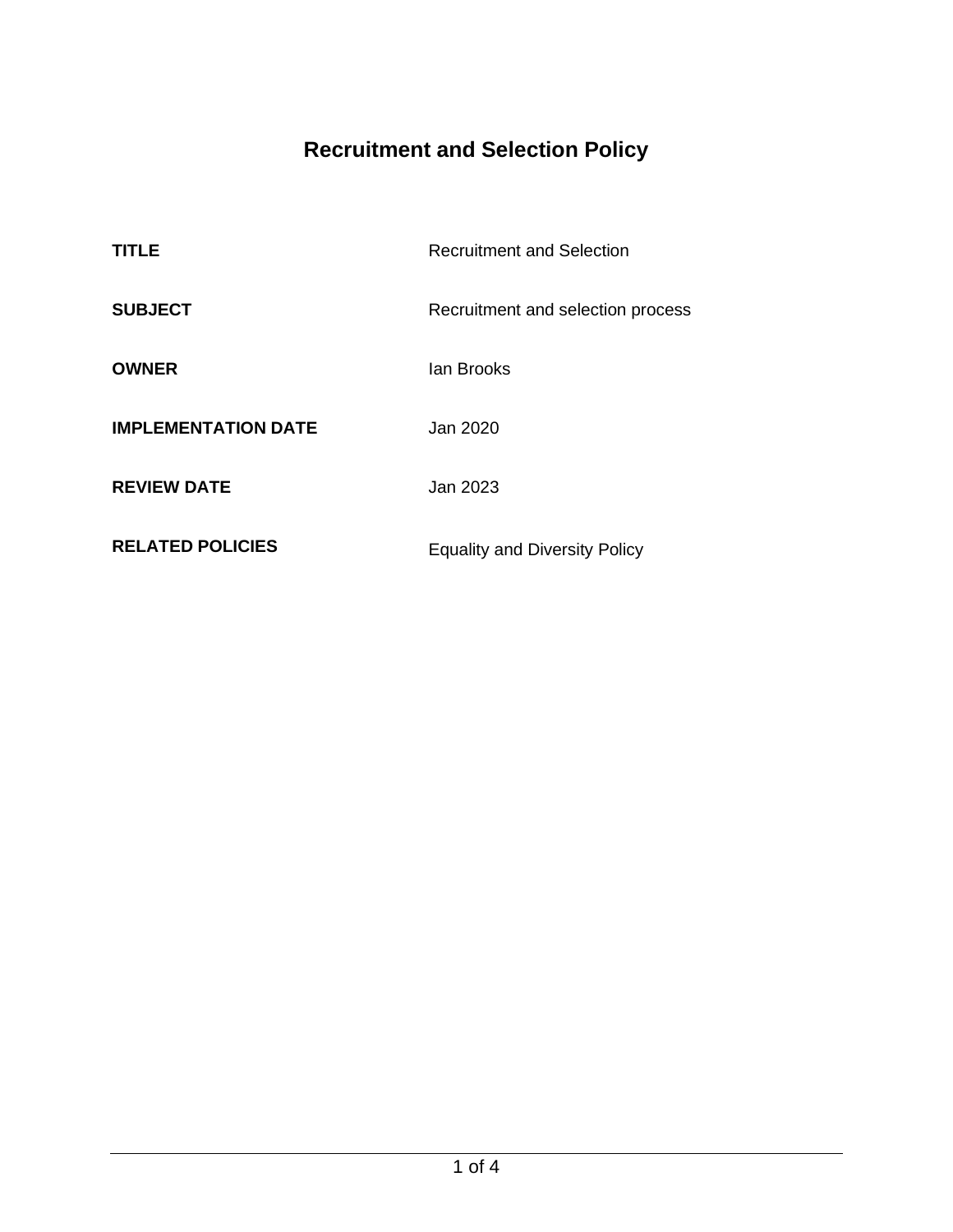## **Recruitment and Selection**

The recruitment and selection policy flows from our overall objectives and management plans. It also takes account of external influences, trends, and foreseeable change for the organisation. It complies with relevant legislation and codes of practice.

The selection of people for appointment shall be on merit on the basis of fair and open competition. The following three elements will be met:

- **Merit** means the appointment of the best available person judged against the essential criteria for the role. No one should be appointed to a job unless they are competent to do it and the job must be offered to the person who would do it best.
- **Fair** means there must be no bias in the assessment of candidates. Selection processes must be objective, impartial and applied consistently.
- **Open** means that job opportunities must be advertised publicly. Potential candidates must be given reasonable access to information about the job and its requirements, and about the selection process. In open competitions anyone who wishes must be allowed to apply.

#### **Recruitment and Selection**

We adhere to a set of principles for recruitment and selection which will ensure fair and open competition and selection on merit. They are:

- a) Prospective applicants for employment will be given equal and reasonable access to adequate information about the job and its requirements, and about the selection process.
	- This principle is intended to create a fair and open field of competition at the start of the selection process and sustaining it through to the final decision.
	- Any advertisements and supporting literature will together say what the job involves, give details of the location and salary, and include a description of the qualifications, skills, experience and personal qualities needed. It will also outline the selection process.
	- Reasonable time will be allowed for applications to be completed after advertisement. The list will not be closed early simply because of the volume of applications.
- b) Applicants will be considered equally on merit at each stage of the selection process.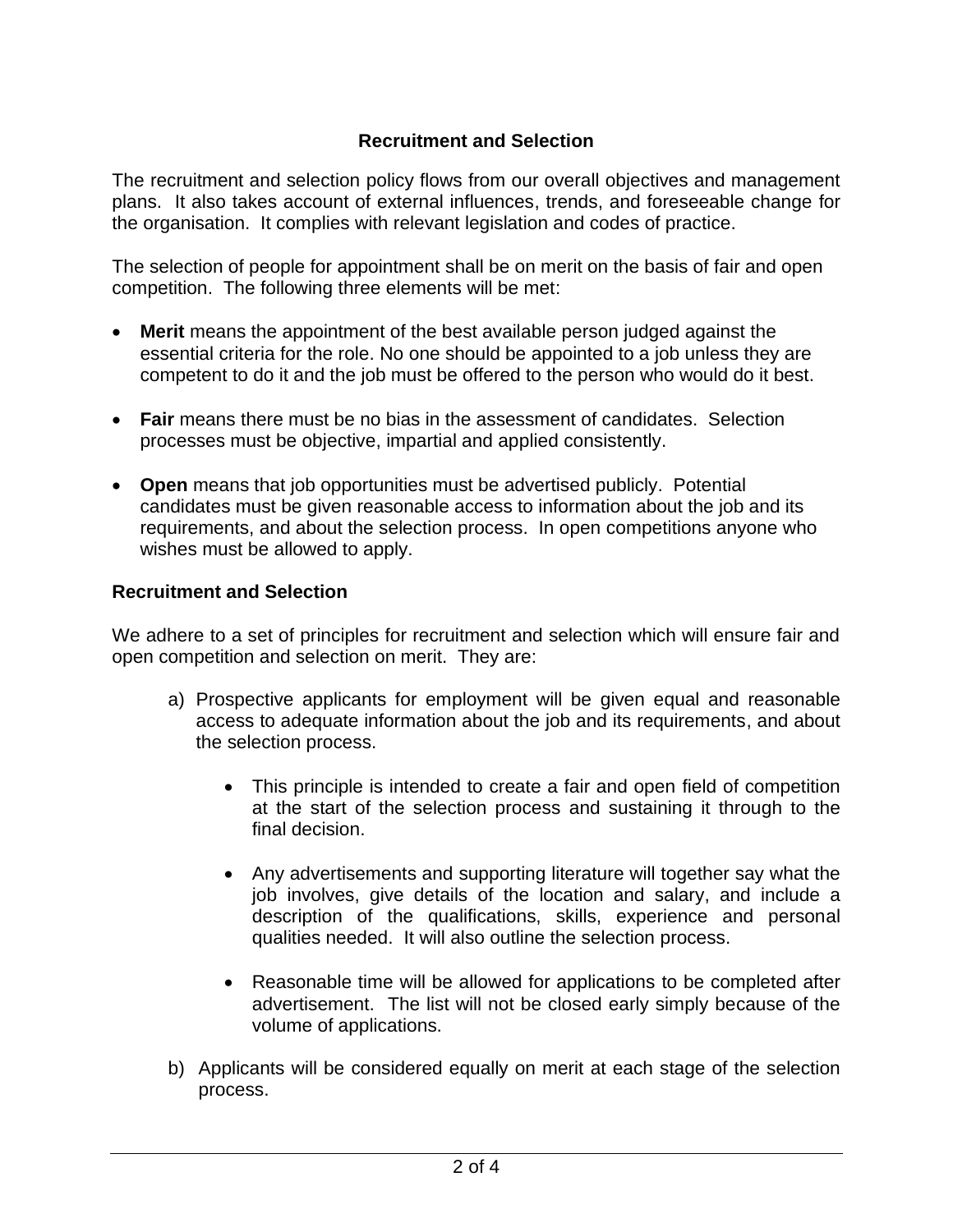- The information provided by candidates on the personal details and diversity monitoring forms will be removed from the application and will not be seen by those carrying out the sift or interviews as this information is not required for selection purposes.
- As a Disability Confident employer, we guarantee to interview all disabled applicants who meet the minimum criteria for the vacancy.
- c) Selection will be based on relevant criteria applied consistently to all candidates.
	- The purpose of setting criteria is to allow differentiation on a consistent and objective basis between candidates at each stage of the selection process. The criteria will be clearly relevant to the job. For example, the job specification will not include higher qualifications than are needed to do the job.
	- Selection criteria will be established at the outset and used consistently at each stage of the process. It is important they reflect the personal specification for the post provided for candidates.
- d) Selection techniques will be objective, reliable and subject to regular monitoring in order to guard against prejudice, discrimination and bias.
	- Selection at all stages will be demonstrably fair and objective and unaffected by gender, race, disability and other irrelevant considerations.
	- Short listing and all selection decisions will be conducted by at least two people to guard against individual bias, who will be either LEP or Marketing Cheshire employees.
	- The choice of techniques at each stage of selection will be made by reference to the needs and requirements of the particular job. Sifting techniques, tests and exercises will be reputable, valid and good indicators of future performance. Those administering them will be trained as will all staff involved in the assessment process.

## e) Vacancy Advertising

Vacancies will be advertised publicly and selection carried out on merit on the basis of Fair and Open competition. All recruitment is managed through: